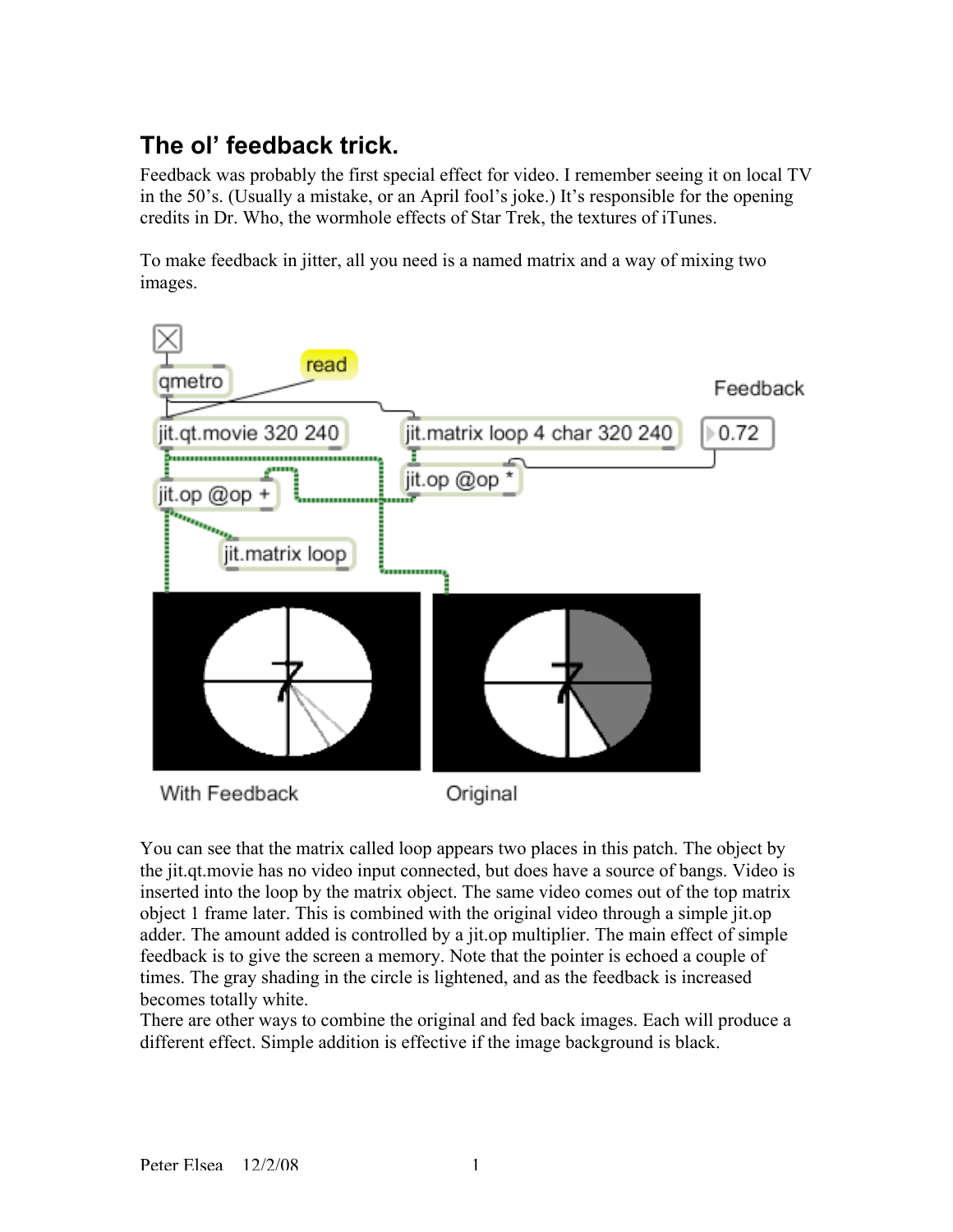## *Processed Feedback*

Here's another example. In figure 2 a subpatcher draws a group of ovals in jit.lcd on each frame with randomly changing colors. The feedback through the loop matrix simply makes the colors brighter as the succeeding frames are added together. The background of the jit.lcd is set to black so a simple addition can be used to mix the images. You can use jit.lumakey or jit.chromakey to mix the images, but jit.op gives fastest performance.



Figure 2.

In figure 3 a jit.rota is added to the loop path. The anchor attributes of jot.rota have been set to the center of the screen. This is equivalent to aiming a camera at a TV screen and turning it on its side. The feedback image is rotated a bit each time through, so objects are progressively twisted and move radially about the center.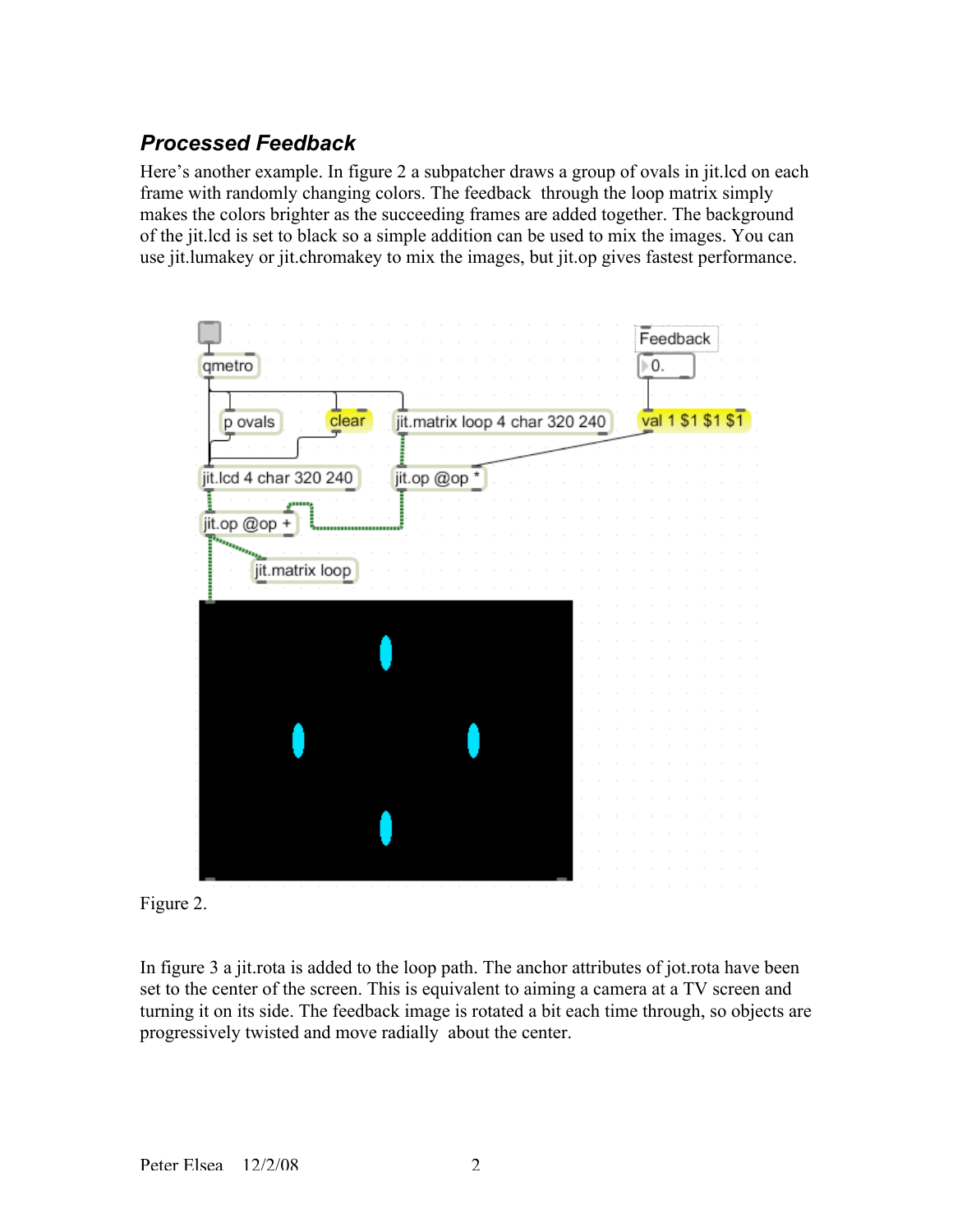



As feedback is increased, the trail of fading objects gets longer and there is an impression of motion.



Figure 4.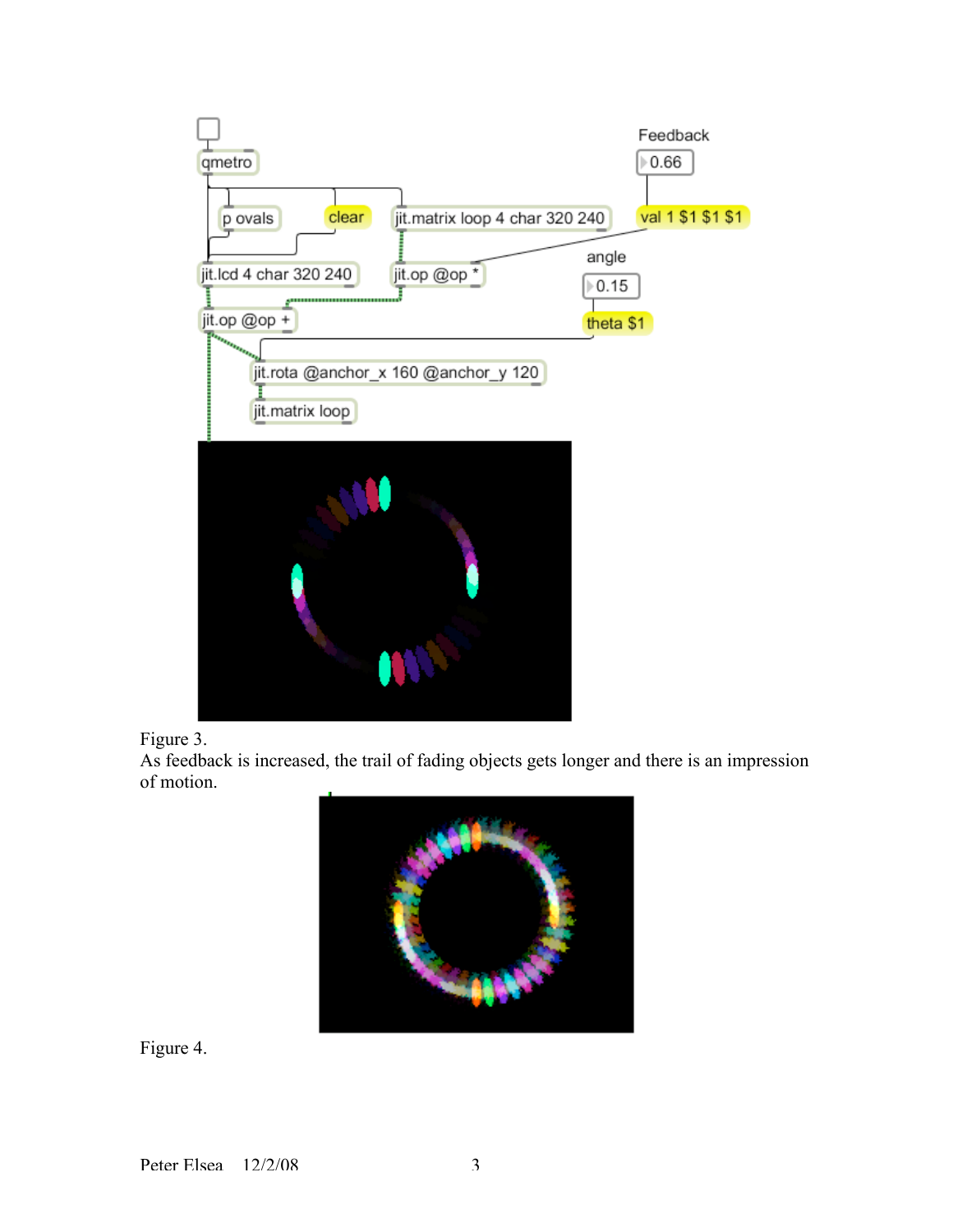White areas will appear wherever the color sums exceed 255 255 255. If the angle of rotation is changed, the motion stabilizes at angles that are exact subdivisions of the circle.



Figure 5.

In figure 5, the rotation is approximately one quarter circle. Multiple overlays create new shapes.

Jit.rota is also capable of zooming the image. Zoom\_x and zoom\_y can be set independently, but in figure 6A they are both set to  $\overline{0.84}$  and in 6B they are set to 1.1 (zoom value of 1.0 does not change the image.)







Combining zoom and rotation produces falling in and rushing out effects as shown in figure 7.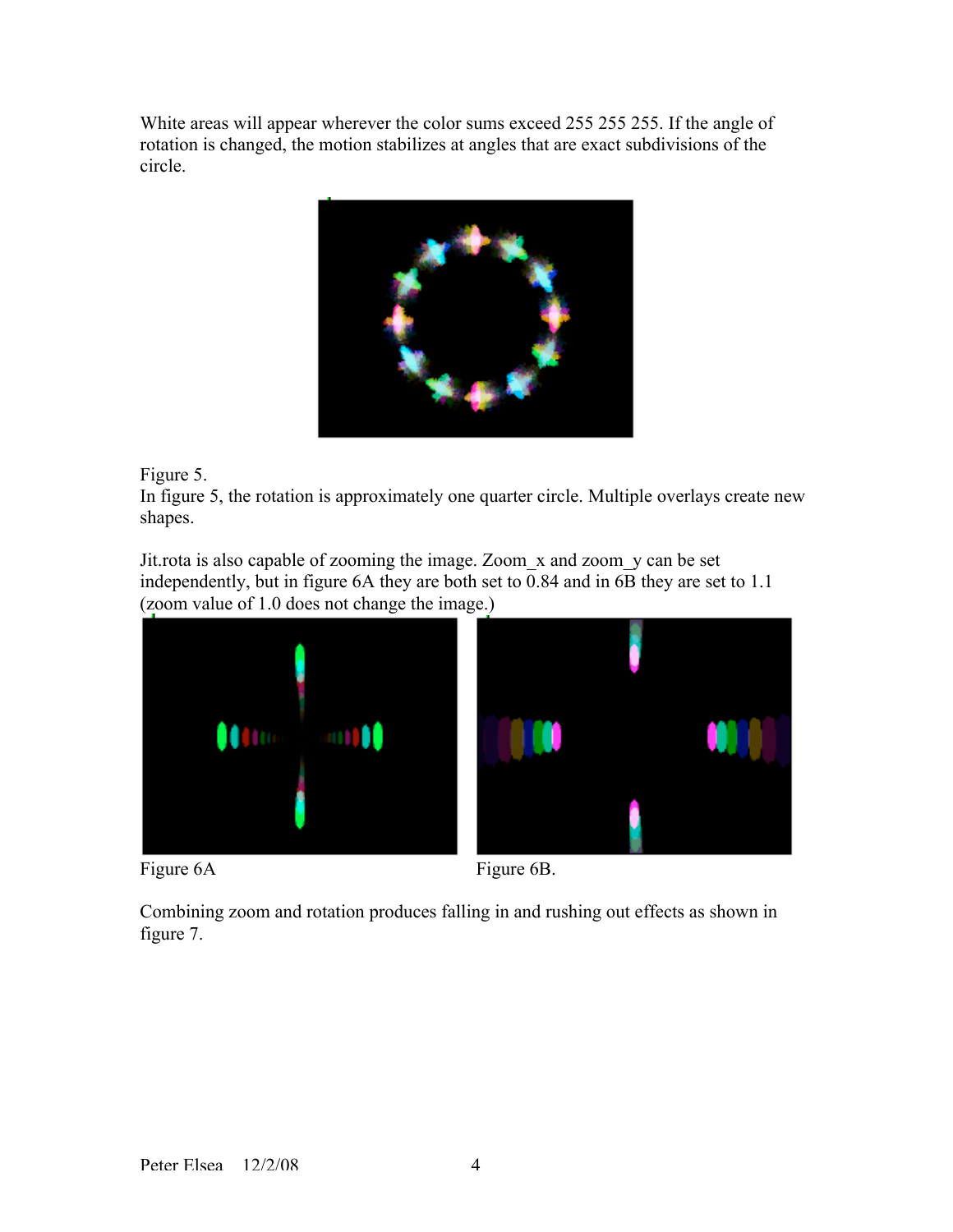



Figure 7A Figure 7B.

Zooming and rotation can produce some artifacts. In particular, tiny or extreme values of rotation and sudden changes in zoom can fracture and distort the image:



Figure 8A Figure 8B

The left and right ends of the image require special treatment in rotation. Since the image is wider than it is high there is nothing to put out there on a 45 degree rotation. The boundmode attribute to jit.rota gives you a choice of five options: ignore the space and leave it as it is (default); clear it (turns it black), wrap (copy the image over), clip (which copies the last valid pixel out to the edge) and fold (a reflection of the image). Figure 9 shows what happens when the image is zoomed out to fill the corners, then quickly zoomed in.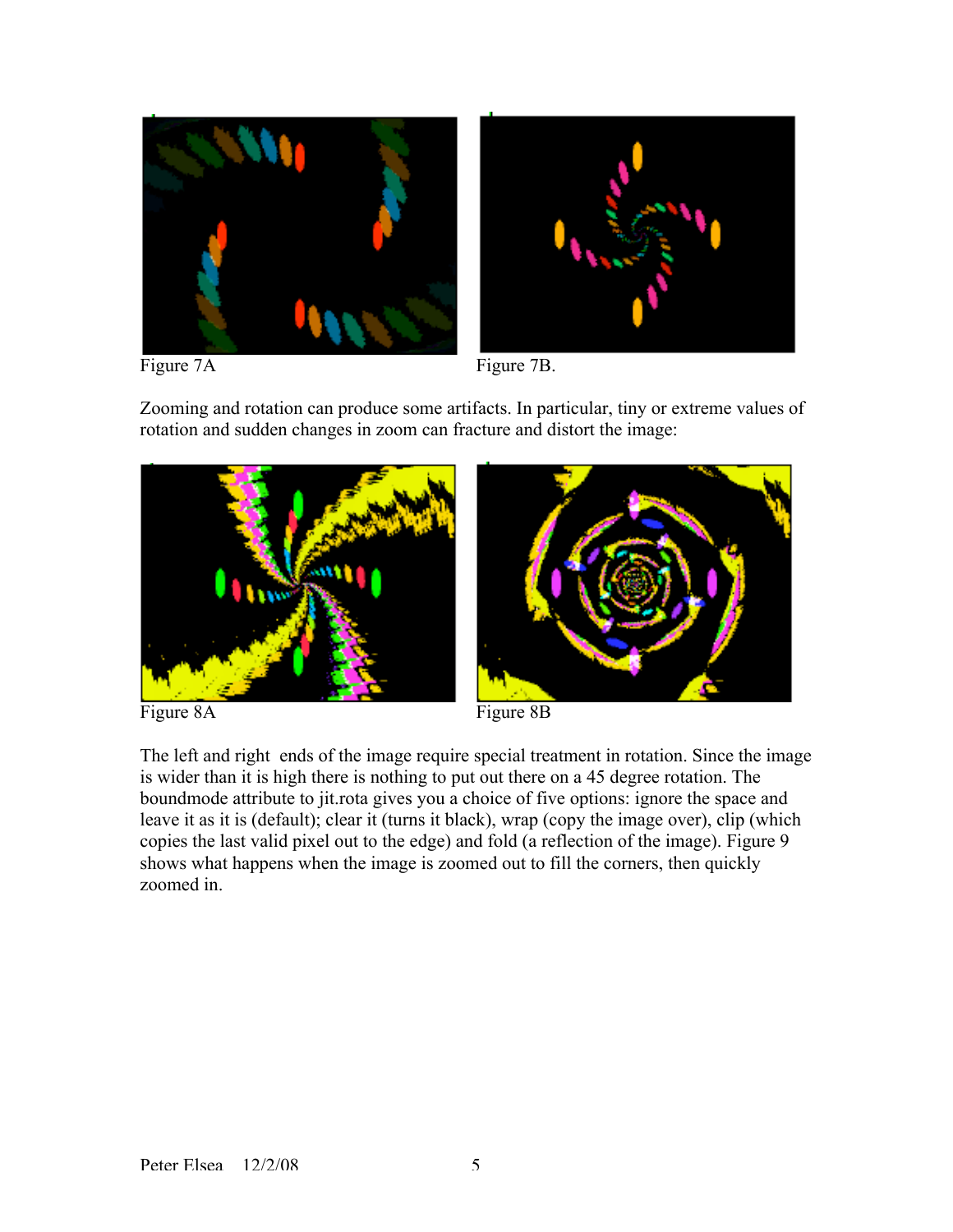



9A Ignore ends 9B Clear ends



9D Clip image 9D Clip image





9E fold image.

Of course, once any wrapping or folding occurs, the pixels are recycled through the feedback, giving chaotic results.

Rota has an offset feature, which is like aiming a camera at different parts of the screen. Rota also has many tricks that were never possible with cameras and monitors. For instance, x and y zoom are independent, and a series of processes vary with theta which make some interesting modulations possible. Figure 10 shows a few of these effects.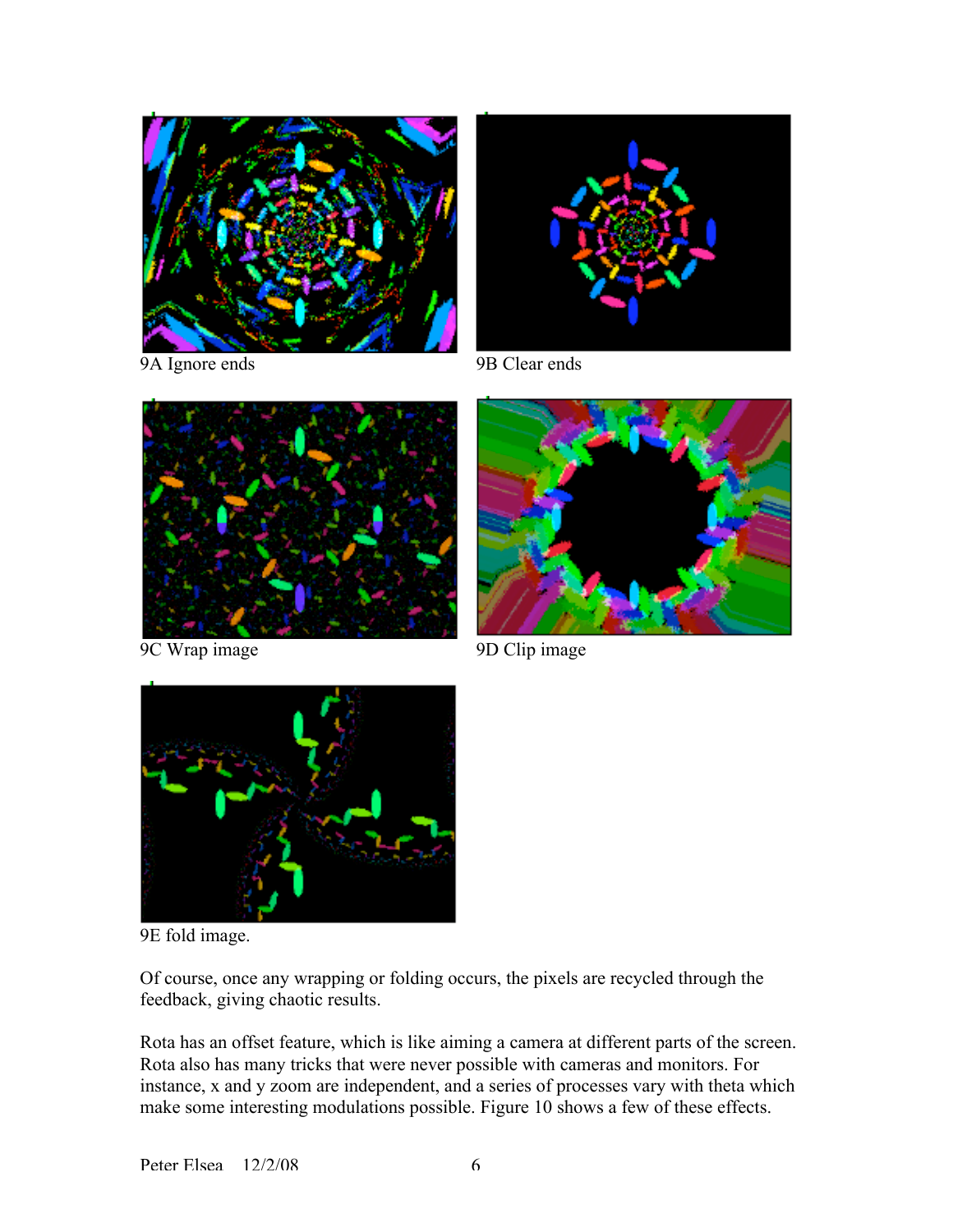



10A Asymmetrical zoom 10B Asymmetrical scale with y offset





10C Theta dependent scaling theta  $=0.49$  10D Theta dependent scaling theta  $= 1.11$ 





10E Offset 10F Offset and rotation

If the processing power is available other objects can be added to the feed back path: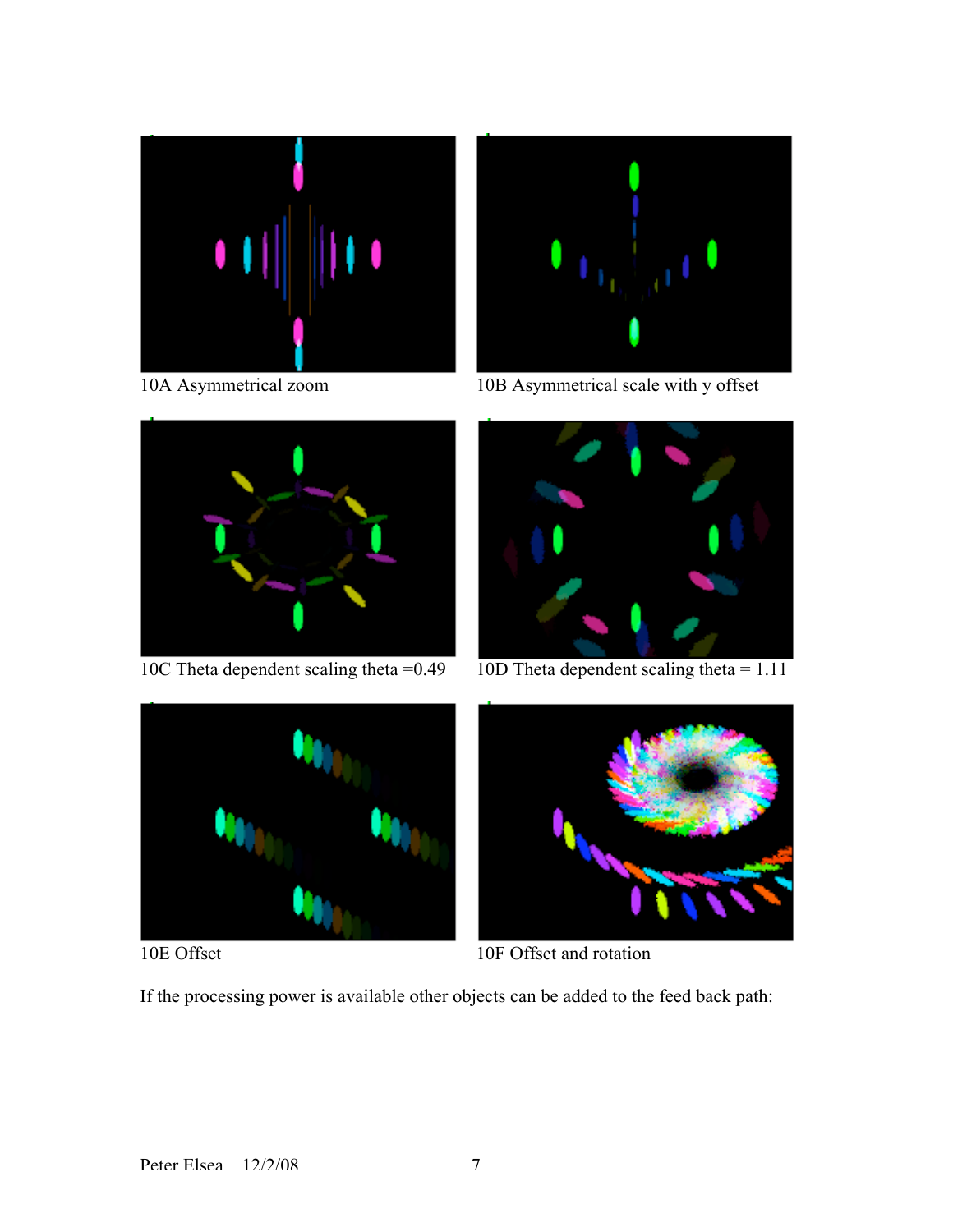

11A jit.scanoffset 11B jit.scanwrap





11C jit.transpose 11D jit.hue (colors fixed at R G B Y)

Video feedback can be a cliché, but there are plenty of unexplored variations and dynamic feedback with modulation of the control parameters is virtually unexplored territory. It remains one of the most flexible and powerful processes available.

## **Feedback with jit.lcd**

The patch of figure 1 works with any video source. If the image originates in jit.lcd, there is a shortcut that can be useful and improve performance. In Max version 5, jit.lcd can accept a matrix input for a base image instead of a clear-- any subsequent drawing will appear on top of this image. If the matrix has a copy of the last frame, feedback will occur in a manner similar to that already explored. The patch of figure 12 is designed to take advantage of this.

Figure 12 produces a cluster of spots with each incoming bang. A new color is chosen randomly each time. Also the locus of the cluster will change according to the operation of the two drunk objects. The lmult objects will cause these clusters to be mirrored in each quadrant of the image. The result is a Rorschach-like shape that eventually fills the display.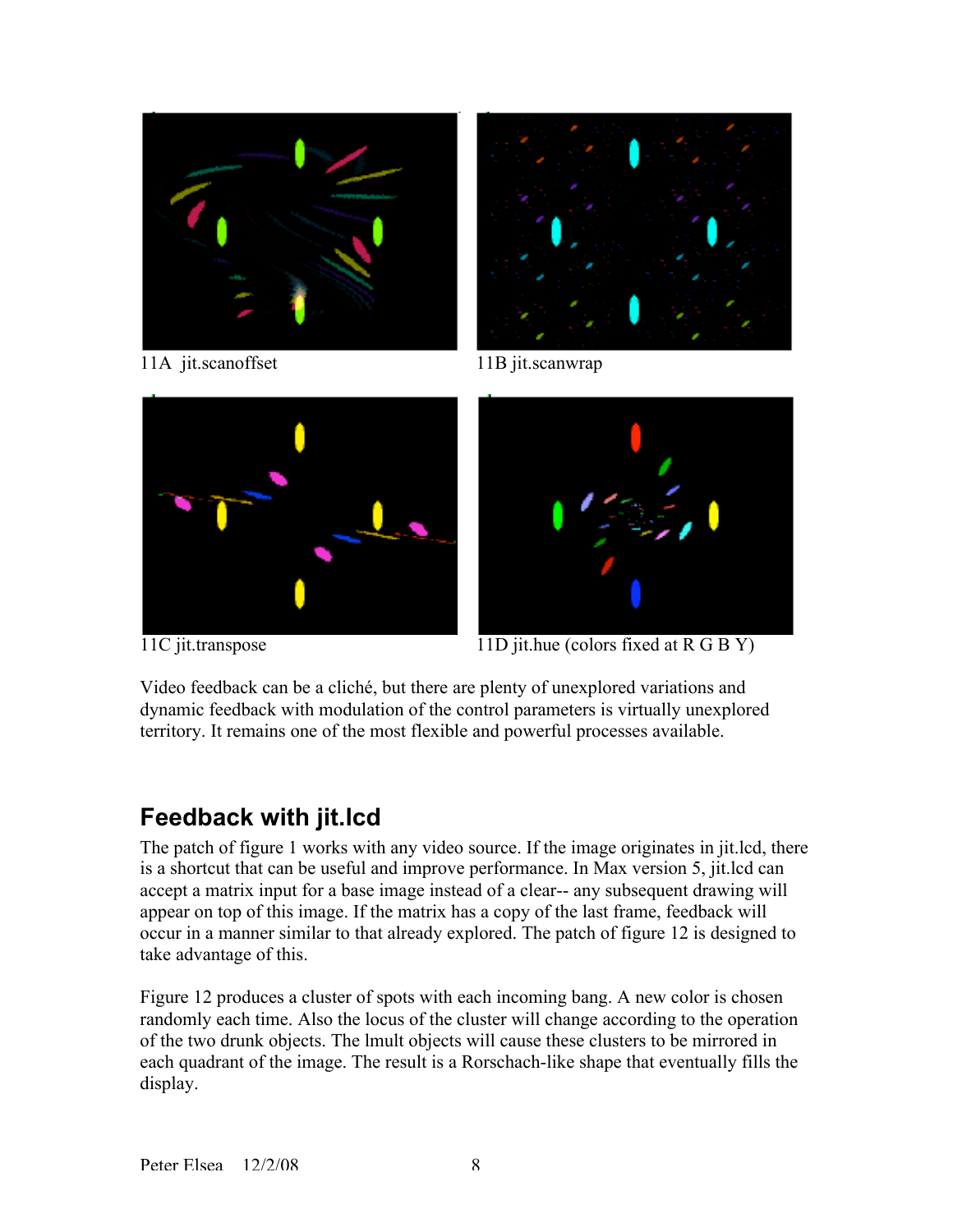

Figure 12.